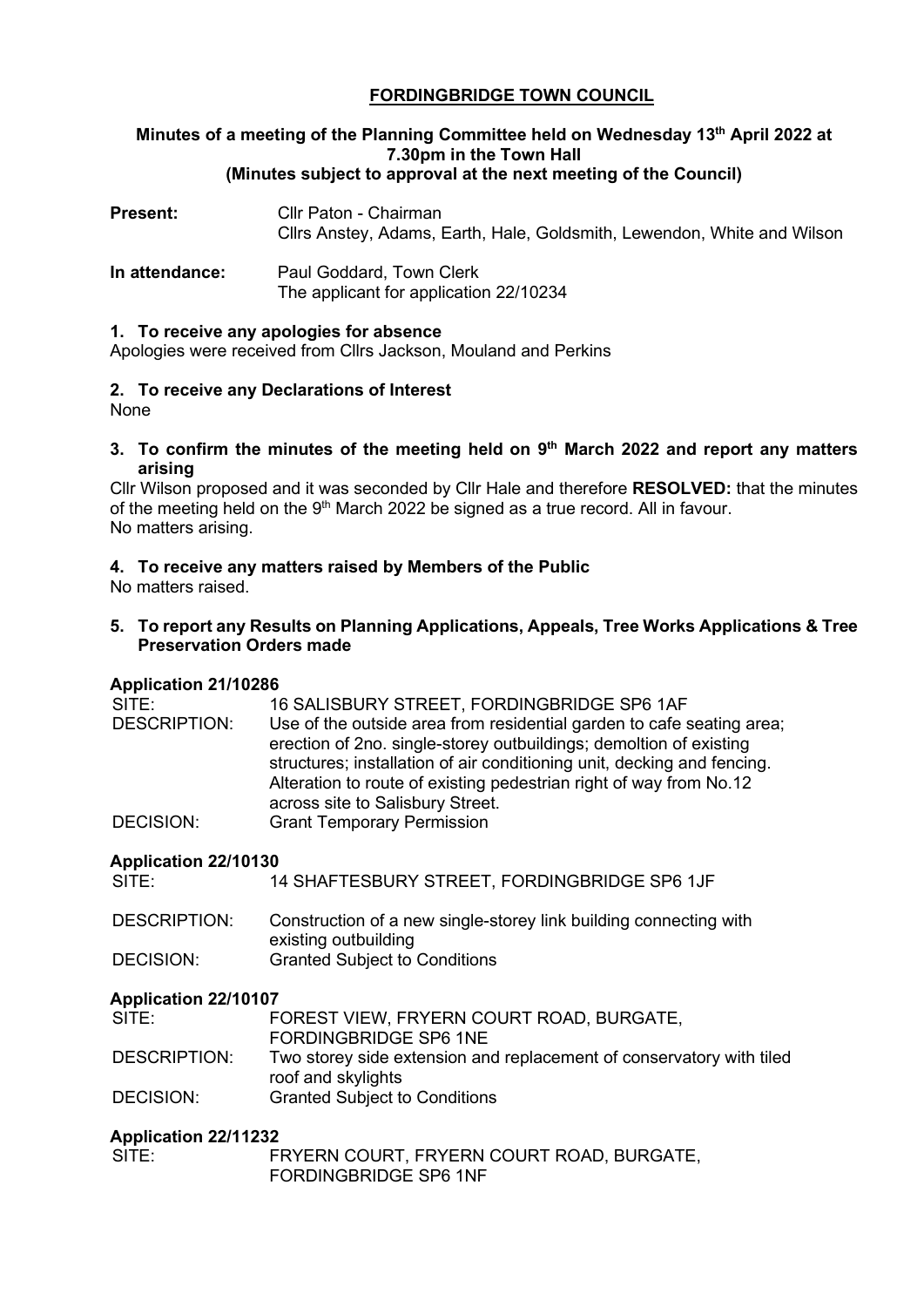Planning Committee 13.04.2022

DESCRIPTION: Repair and conversion of existing outbuildings into ancillary accommodation; new open garage & log store retention of existing gym DECISION: Granted Subject to Conditions

#### **Application 22/11233**

| FRYERN COURT, FRYERN COURT ROAD, BURGATE,                     |
|---------------------------------------------------------------|
| FORDINGBRIDGE SP6 1NF                                         |
| Repair and conversion of existing outbuildings into ancillary |
| accommodation; erection of new open garage structure range    |
| (Application for Listed Building Consent)                     |
| <b>Granted Subject to Conditions</b>                          |
|                                                               |

#### **Application 22/10149**

| SITE:        | 87 WHITSBURY ROAD, FORDINGBRIDGE SP6 1LB |
|--------------|------------------------------------------|
| DESCRIPTION: | Loft conversion and rear extension       |
| DECISION:    | <b>Granted Subject to Conditions</b>     |

#### **Appeal Decisions**

No appeal decisions.

#### **Tree Work Decisions**

| Case Ref:                  | CONS/22/0060                                                                  |
|----------------------------|-------------------------------------------------------------------------------|
| Site Address:              | BICKTON HOUSE, BICKTON LANE, BICKTON,<br>FORDINGBRIDGE, SP6 2HA               |
| Decision:                  | Raise No Objections                                                           |
| <b>Case Ref:</b>           | R <sub>14</sub> /15/22/0137                                                   |
| Site Address:              | THE OLD ARTISTS STUDIO, FRYERN COURT ROAD, BURGATE,<br>FORDINGBRIDGE, SP6 1NG |
| Decision:                  | <b>Exempt Works</b>                                                           |
| Case Ref:                  | TPO/22/0055                                                                   |
| Site Address:              | WEST GROVE HOUSE, 6 WESTGROVE, FORDINGBRIDGE, SP6<br>1LS                      |
| Decision:                  | Grant                                                                         |
| Case Ref:                  | TPO/22/0075                                                                   |
| Site Address:<br>Decision: | TIMBERMILL COURT, FORDINGBRIDGE, SP6 1RG<br>Grant                             |

#### **6. To consider new Planning Applications**

#### **CURRENT PLANNING APPEALS**

| <b>APPLICATION NO:</b> | 21/11256                                                                                 |
|------------------------|------------------------------------------------------------------------------------------|
| SITE:                  | KINGFISHER COTTAGE, SALISBURY ROAD, BURGATE,<br><b>FORDINGBRIDGE SP6 1LX</b>             |
| <b>IDESCRIPTION:</b>   | Change of use of existing leisure building to holiday let; windows to<br>south elevation |
| APPLICANT:             | <b>Mr Pritchard</b>                                                                      |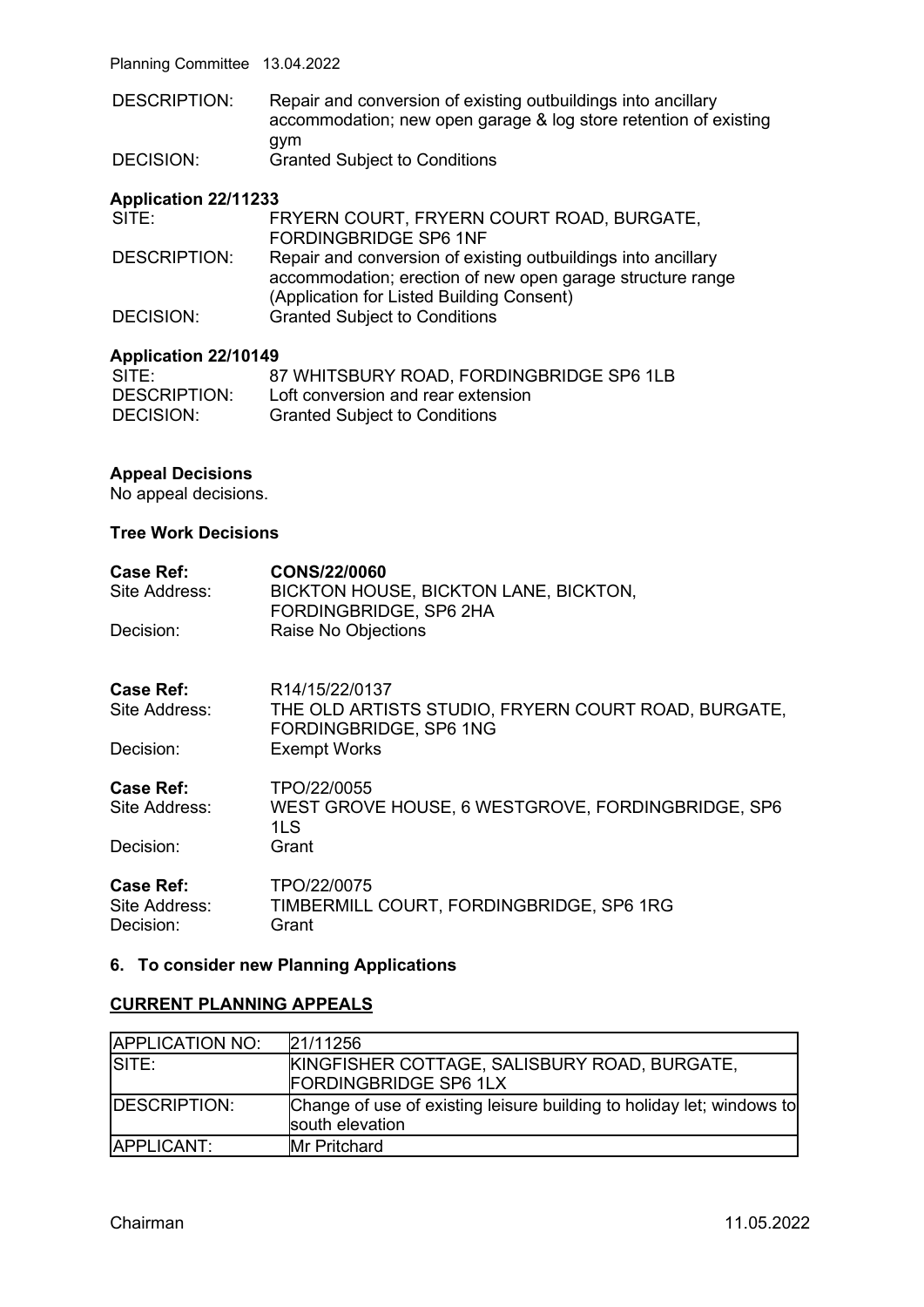#### **NEW APPLICATIONS**

| APPLICATION NO: | 22/10245                                                                                                                                                                                       |
|-----------------|------------------------------------------------------------------------------------------------------------------------------------------------------------------------------------------------|
| <b>TYPE:</b>    | <b>PA Comm/Busine/Service to up to 2 flats</b>                                                                                                                                                 |
| SITE:           | 27 HIGH STREET, FORDINGBRIDGE SP6 1AT                                                                                                                                                          |
| DESCRIPTION:    | Use of upper floors to 1 no. 2 bedroom flat and 1 no. studio flat;<br>ground floor alterations to install new front door to provide access<br>to the upper floors (Prior Approval Application) |
| APPLICANT:      | <b>St Gresham Ltd</b>                                                                                                                                                                          |

Cllr Lewendon presented.

Cllr White proposed and it was seconded by Cllr Wilson and therefore RESOLVED to recommend PAR3 permission as there was additional parking. All in favour.

| <b>APPLICATION NO:</b> | 22/10234                                                        |
|------------------------|-----------------------------------------------------------------|
| <b>ITYPE:</b>          | <b>Full Planning Permission</b>                                 |
| SITE:                  | <b>PARSONAGE COTTAGE, GREEN LANE, FORDINGBRIDGE SP6</b><br>1.JT |
| <b>IDESCRIPTION:</b>   | Single-storey rear and double storey extension; car port        |
| <b>APPLICANT:</b>      | <b>Dr Cruickshank</b>                                           |

Cllr White presented and further explanation of the scheme was provided to members by the applicant.

Cllr Anstey proposed and it was seconded by Cllr Wilson and therefore RESOLVED: to recommend PAR3 permission as there was no adverse effect on the amenity or street scene. All in favour.

| <b>APPLICATION NO:</b> | 22/10269                                            |
|------------------------|-----------------------------------------------------|
| <b>TYPE:</b>           | <b>Full Planning Permission</b>                     |
| SITE:                  | <b>RED POLL BARN, SOUTHAMPTON ROAD, EAST MILLS,</b> |
|                        | <b>FORDINGBRIDGE SP6 2JP</b>                        |
| DESCRIPTION:           | Retention of garage                                 |
| APPLICANT:             | <b>Mrs Hamilton</b>                                 |

Cllr Wilson presented. She advised that there were three garages on the site but this application only related to one of them. It was unclear what the position was in relation to the other two. Members asked the Clerk to ask the NFDC for more information and to ask for an extension of time to consider the application if necessary.

| <b>APPLICATION NO:</b> | 22/10202                                         |
|------------------------|--------------------------------------------------|
| ITYPE:                 | <b>Full Planning Permission</b>                  |
| SITE:                  | 5A BRIDGE STREET, FORDINGBRIDGE SP6 1AH          |
| DESCRIPTION:           | Use of rear ground floor as flat (Retrospective) |
| APPLICANT:             | <b>IMr Herodotou</b>                             |
|                        |                                                  |

Cllr Anstey presented.

Cllr Hale proposed and it was seconded by Cllr Lewendon and therefore RESOLVED: to recommend PAR4 refusal as there was loss of retail space as per the previous application. All in favour.